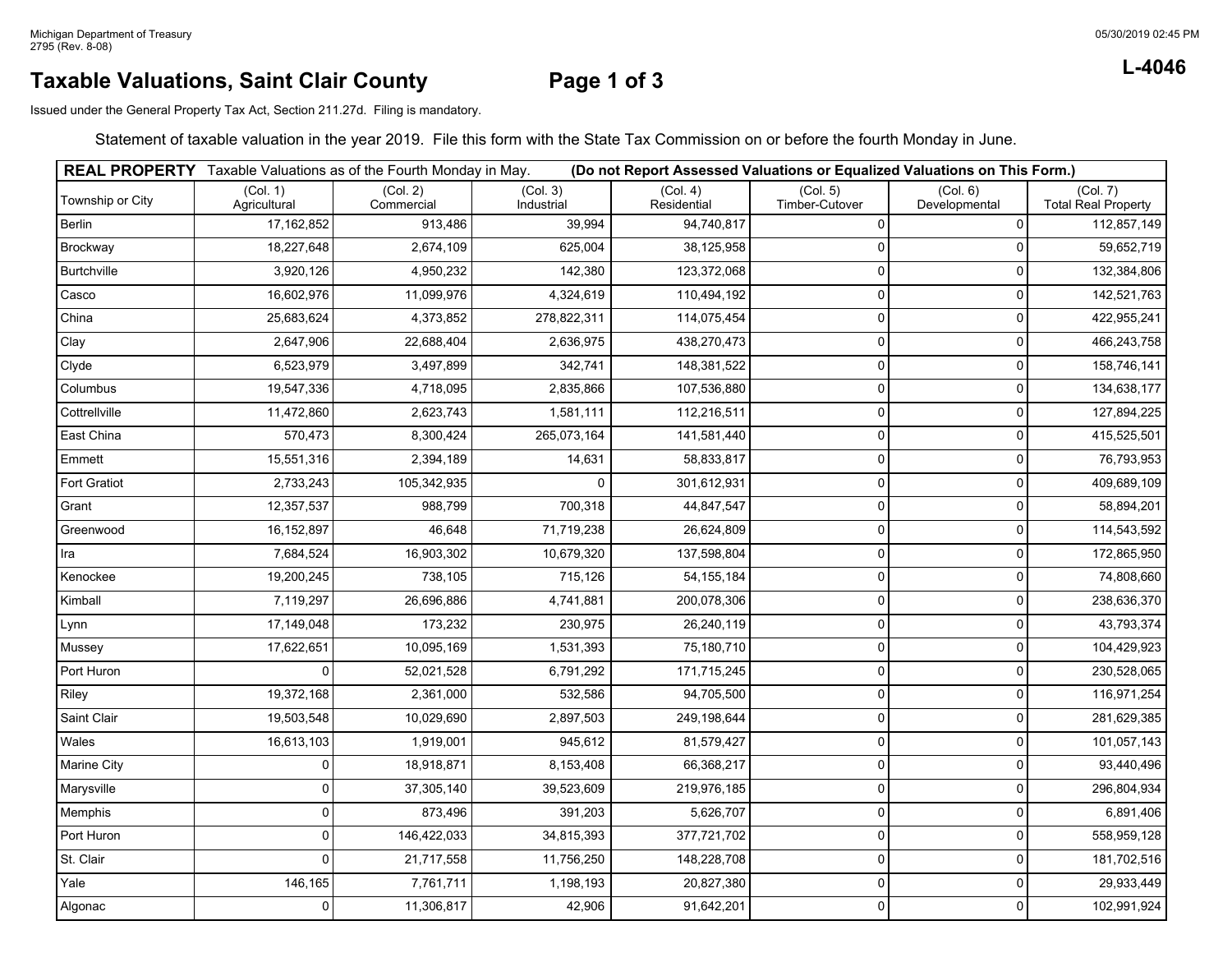| <b>REAL PROPERTY</b>    |                                                                                                                                                                                                                                                                                                                                                                                                                                                                                                                                                                                                                                                                                                                                                                               | Taxable Valuations as of the Fourth Monday in May. |                        | (Do not Report Assessed Valuations or Equalized Valuations on This Form.) |                                                                                                                                                                                                                                                                                                                                                                                                                                                                                                                                                                                                                                                                                                                                                                                                                                                                                                                                                                                                                                                                                             |                           |                                        |
|-------------------------|-------------------------------------------------------------------------------------------------------------------------------------------------------------------------------------------------------------------------------------------------------------------------------------------------------------------------------------------------------------------------------------------------------------------------------------------------------------------------------------------------------------------------------------------------------------------------------------------------------------------------------------------------------------------------------------------------------------------------------------------------------------------------------|----------------------------------------------------|------------------------|---------------------------------------------------------------------------|---------------------------------------------------------------------------------------------------------------------------------------------------------------------------------------------------------------------------------------------------------------------------------------------------------------------------------------------------------------------------------------------------------------------------------------------------------------------------------------------------------------------------------------------------------------------------------------------------------------------------------------------------------------------------------------------------------------------------------------------------------------------------------------------------------------------------------------------------------------------------------------------------------------------------------------------------------------------------------------------------------------------------------------------------------------------------------------------|---------------------------|----------------------------------------|
| Township or City        | (Col. 1)<br>Agricultural                                                                                                                                                                                                                                                                                                                                                                                                                                                                                                                                                                                                                                                                                                                                                      | (Col. 2)<br>Commercial                             | (Col. 3)<br>Industrial | (Col. 4)<br>Residential                                                   | (Col. 5)<br>Timber-Cutover                                                                                                                                                                                                                                                                                                                                                                                                                                                                                                                                                                                                                                                                                                                                                                                                                                                                                                                                                                                                                                                                  | (Col. 6)<br>Developmental | (Col. 7)<br><b>Total Real Property</b> |
| Richmond                |                                                                                                                                                                                                                                                                                                                                                                                                                                                                                                                                                                                                                                                                                                                                                                               | 267,082                                            | 58,309                 |                                                                           |                                                                                                                                                                                                                                                                                                                                                                                                                                                                                                                                                                                                                                                                                                                                                                                                                                                                                                                                                                                                                                                                                             |                           | 325,391                                |
| <b>Total for County</b> | 293,565,522                                                                                                                                                                                                                                                                                                                                                                                                                                                                                                                                                                                                                                                                                                                                                                   | 540,123,412                                        | 753,863,311            | 3,881,557,458                                                             |                                                                                                                                                                                                                                                                                                                                                                                                                                                                                                                                                                                                                                                                                                                                                                                                                                                                                                                                                                                                                                                                                             |                           | 5,469,109,703                          |
| <b>NOTE:</b>            | <b>INSTRUCTIONS:</b> This form is used to report total Taxable Valuations, by classiciation,<br>for each township and city within the county. The Taxable Valuations reported here are<br>the final Taxable Valuations as of the fourth Monday in May, NOT the Tentative Taxable<br>Valuations. Final Taxable Valuations may be different from Tentative Taxable Valuations<br>when a township or city receives a county and/or state equalization factor more or less<br>than was used to calculate Tentative Taxable Valuations<br>Where there is a partial Homeowner's Principal Residence Exemption or partial<br>qualified agricultural property exemption, split the taxable value between Homeowner's<br>Principal Residence (column 15) and Non-Homestead (column 18) |                                                    |                        |                                                                           | Report the Taxable Valuations for the six classifications of real property in columns 1 through 6 on<br>page 1. Then report the Total Taxable Valuations for real property in column 7 on page 1.<br>Report the Taxable Valuations for the five classifications of Personal Property in columns 8 through<br>12 on page 2. Then enter the total Taxable Valuations for personal property in column 13 on page<br>Add the total Taxable Valuations for real property (column 7, page 1) and personal property (column<br>13, page 2) and enter in column 14 on page 3.<br>Report the Total Taxable Valuations of entire township or city for Homeowner's Principal Residence,<br>Qualified Agricultural property and Qualified Forest Property in column 15, and Non-Homestead and<br>Non-Qualified Agricultural Personal Property, and Non-Qualified Forest property except Commercial<br>and Industrial Personal Property, in column 18. Report the Total Taxable Value of Commercial<br>Personal Property in column 16. Report the Total Taxable Value of Industrial Personal property in |                           |                                        |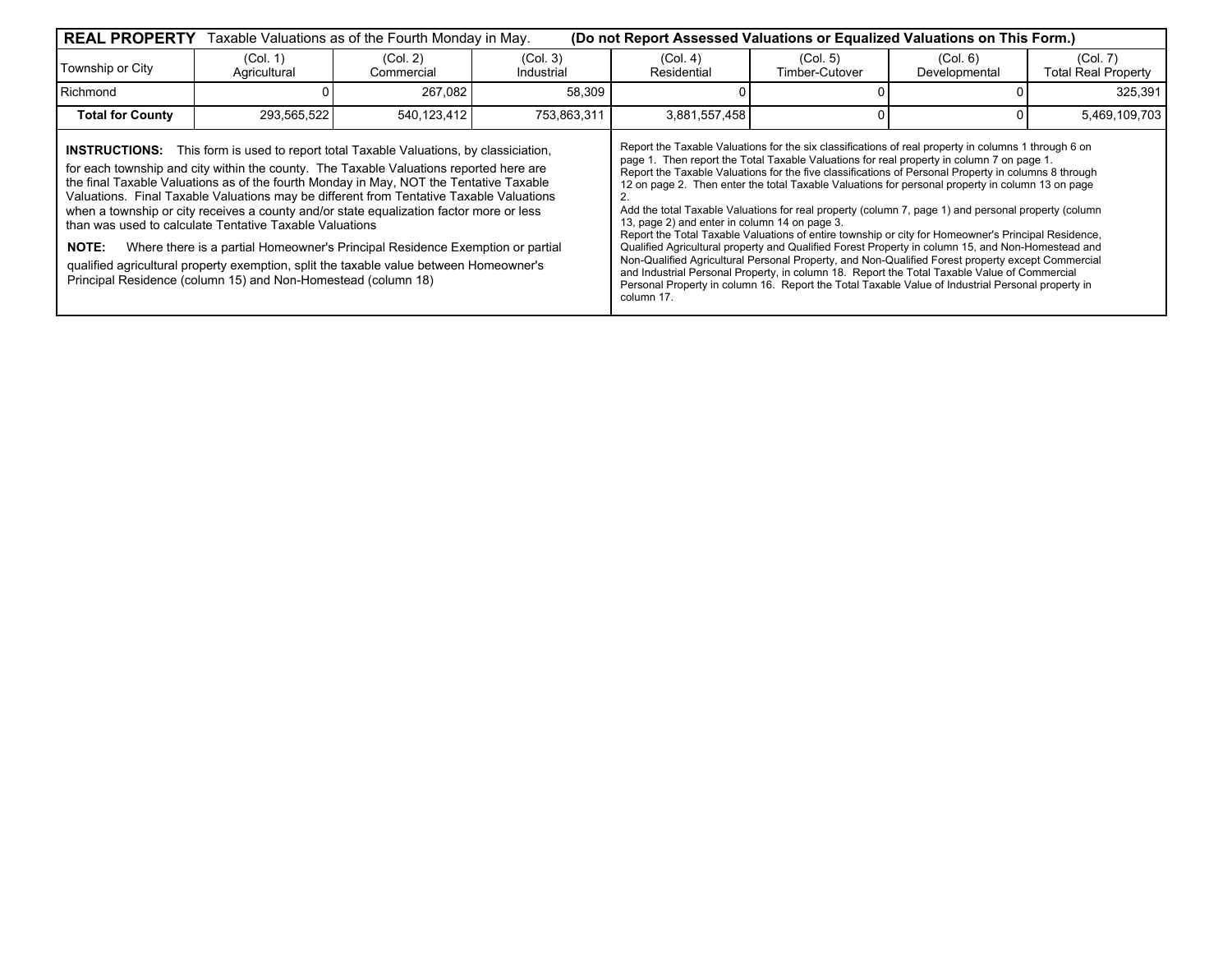### 05/30/2019 02:45 PM

### **Taxable Valuations, Saint Clair County**

## **Page 2 of 3**

Issued under the General Property Tax Act, Section 211.27d. Filing is mandatory.

Statement of taxable valuation in the year 2019. File this form with the State Tax Comission on or before the fourth Monday in June.

|                     |                          | PERSONAL PROPERTY Taxable Valuations as of the Fourth Monday in May. |                         |                          | (Do not Report Assessed Valuations or Equalized Valuations on This Form.) |                                             |
|---------------------|--------------------------|----------------------------------------------------------------------|-------------------------|--------------------------|---------------------------------------------------------------------------|---------------------------------------------|
| Township or City    | (Col. 8)<br>Agricultural | (Col. 9)<br>Commercial                                               | (Col. 10)<br>Industrial | (Col. 11)<br>Residential | (Col. 12)<br>Utility                                                      | (Col. 13)<br><b>Total Personal Property</b> |
| Berlin              | $\mathbf 0$              | 452,700                                                              | 0                       | $\mathbf 0$              | 3,997,600                                                                 | 4,450,300                                   |
| Brockway            | 0                        | 201,100                                                              | 0                       | 0                        | 2,273,233                                                                 | 2,474,333                                   |
| Burtchville         | 0                        | 504,700                                                              | $\Omega$                | 0                        | 3,266,000                                                                 | 3,770,700                                   |
| Casco               | 0                        | 1,885,000                                                            | 21,000                  | $\pmb{0}$                | 14,760,900                                                                | 16,666,900                                  |
| China               | 0                        | 2,278,200                                                            | 45,267,500              | 0                        | 34,794,900                                                                | 82,340,600                                  |
| Clay                | 0                        | 3,180,800                                                            | 116,100                 | 0                        | 7,078,400                                                                 | 10,375,300                                  |
| Clyde               | 0                        | 1,093,600                                                            | 131,100                 | 0                        | 7,301,800                                                                 | 8,526,500                                   |
| Columbus            | 0                        | 828,300                                                              | 8,330,500               | $\mathsf{O}\xspace$      | 62,102,132                                                                | 71,260,932                                  |
| Cottrellville       | $\pmb{0}$                | 858,500                                                              | 32,100                  | 0                        | 4,858,500                                                                 | 5,749,100                                   |
| East China          | 0                        | 1,573,700                                                            | 9,742,700               | $\pmb{0}$                | 27,499,700                                                                | 38,816,100                                  |
| Emmett              | 0                        | 56,500                                                               | 46,700                  | $\pmb{0}$                | 2,734,835                                                                 | 2,838,035                                   |
| <b>Fort Gratiot</b> | 0                        | 17,515,600                                                           | 0                       | 0                        | 8,264,700                                                                 | 25,780,300                                  |
| Grant               | 0                        | 140,400                                                              | 733,600                 | $\pmb{0}$                | 4,766,300                                                                 | 5,640,300                                   |
| Greenwood           | 0                        | 175,900                                                              | 11,085,600              | 0                        | 23,749,300                                                                | 35,010,800                                  |
| Ira                 | 12,300                   | 1,144,300                                                            | 89,634,100              | $\pmb{0}$                | 9,260,500                                                                 | 100,051,200                                 |
| Kenockee            | $\mathsf 0$              | 197,700                                                              | 20,000                  | $\pmb{0}$                | 10,709,118                                                                | 10,926,818                                  |
| Kimball             | 0                        | 6,100,800                                                            | 1,625,300               | $\pmb{0}$                | 16,361,000                                                                | 24,087,100                                  |
| Lynn                | 0                        | 1,200                                                                | $\Omega$                | $\pmb{0}$                | 5,479,734                                                                 | 5,480,934                                   |
| Mussey              | 0                        | 3,569,200                                                            | 1,896,700               | $\pmb{0}$                | 7,432,500                                                                 | 12,898,400                                  |
| Port Huron          | 0                        | 11,266,400                                                           | 1,365,500               | 0                        | 8,618,500                                                                 | 21,250,400                                  |
| Riley               | 0                        | 773,700                                                              | 78,600                  | 0                        | 3,598,000                                                                 | 4,450,300                                   |
| Saint Clair         | 0                        | 3,547,300                                                            | 15,500                  | 0                        | 53,590,541                                                                | 57, 153, 341                                |
| Wales               | 0                        | 563,100                                                              | 0                       | $\mathbf 0$              | 55,960,106                                                                | 56,523,206                                  |
| Marine City         | $\mathsf 0$              | 1,921,000                                                            | 852,500                 | 0                        | 2,502,600                                                                 | 5,276,100                                   |
| Marysville          | 0                        | 28,478,200                                                           | 7,333,500               | 0                        | 46,512,300                                                                | 82,324,000                                  |
| Memphis             | $\mathsf 0$              | 26,000                                                               | 0                       | 0                        | 227,000                                                                   | 253,000                                     |
| Port Huron          | $\pmb{0}$                | 25,085,400                                                           | 8,266,300               | 0                        | 19,157,300                                                                | 52,509,000                                  |
| St. Clair           | 0                        | 3,291,300                                                            | 6,897,400               | 0                        | 13,387,900                                                                | 23,576,600                                  |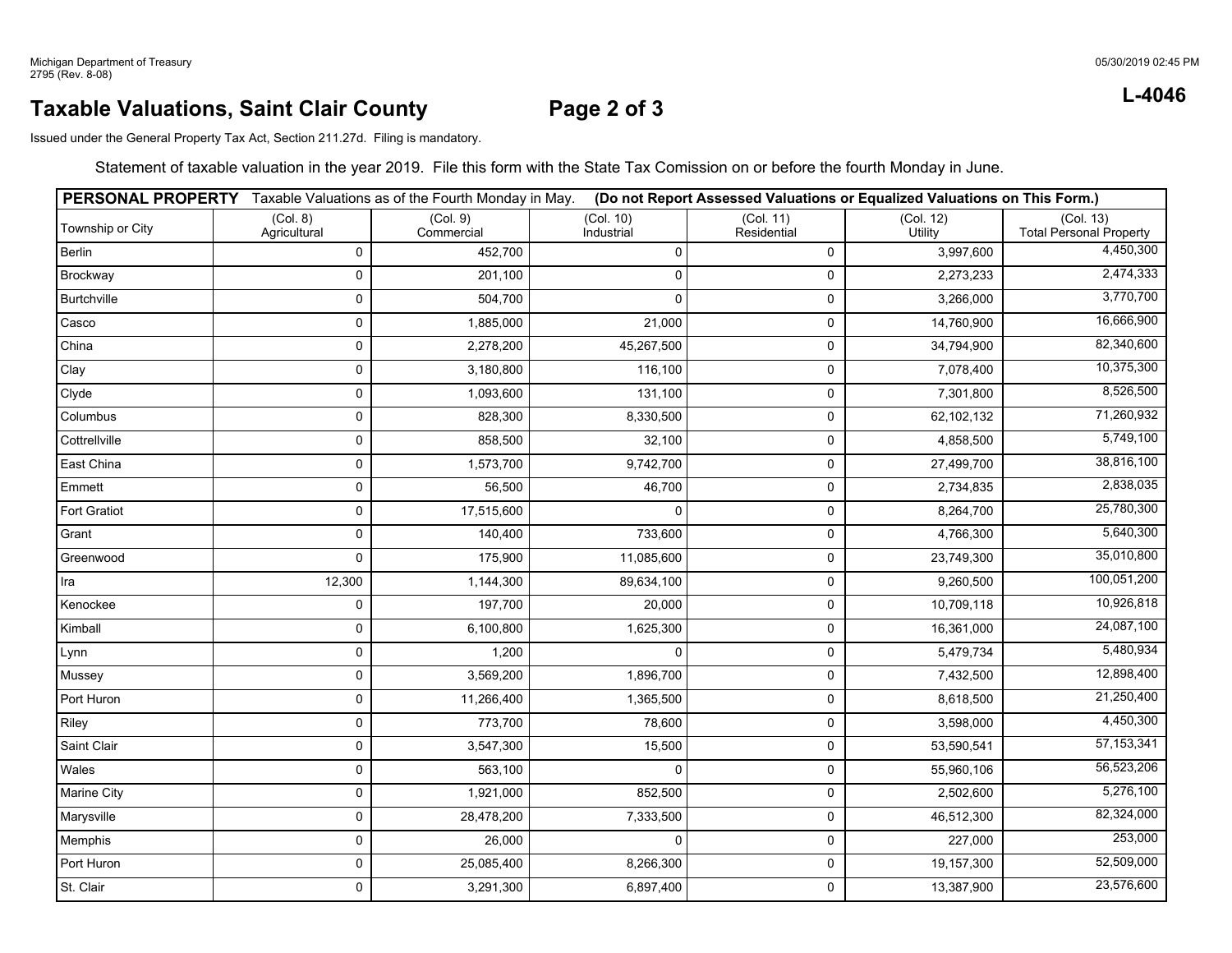| <b>PERSONAL PROPERTY</b> |                          | Taxable Valuations as of the Fourth Monday in May.<br>(Do not Report Assessed Valuations or Equalized Valuations on This Form.) |                         |                          |                      |                                             |  |
|--------------------------|--------------------------|---------------------------------------------------------------------------------------------------------------------------------|-------------------------|--------------------------|----------------------|---------------------------------------------|--|
| Township or City         | (Col. 8)<br>Agricultural | (Col. 9)<br>Commercial                                                                                                          | (Col. 10)<br>Industrial | (Col. 11)<br>Residential | (Col. 12)<br>Utility | (Col. 13)<br><b>Total Personal Property</b> |  |
| Yale                     |                          | 911.285                                                                                                                         | 753.336                 |                          | 1,130,777            | 2,795,398                                   |  |
| Algonac                  |                          | 617.800                                                                                                                         |                         |                          | 2.617.200            | 3,235,000                                   |  |
| Richmond                 |                          |                                                                                                                                 |                         |                          | 46.900               | 46,900                                      |  |
| <b>Total for County</b>  | 12,300                   | 118.239.685                                                                                                                     | 194,245,636             |                          | 464.040.276          | 776.537.897                                 |  |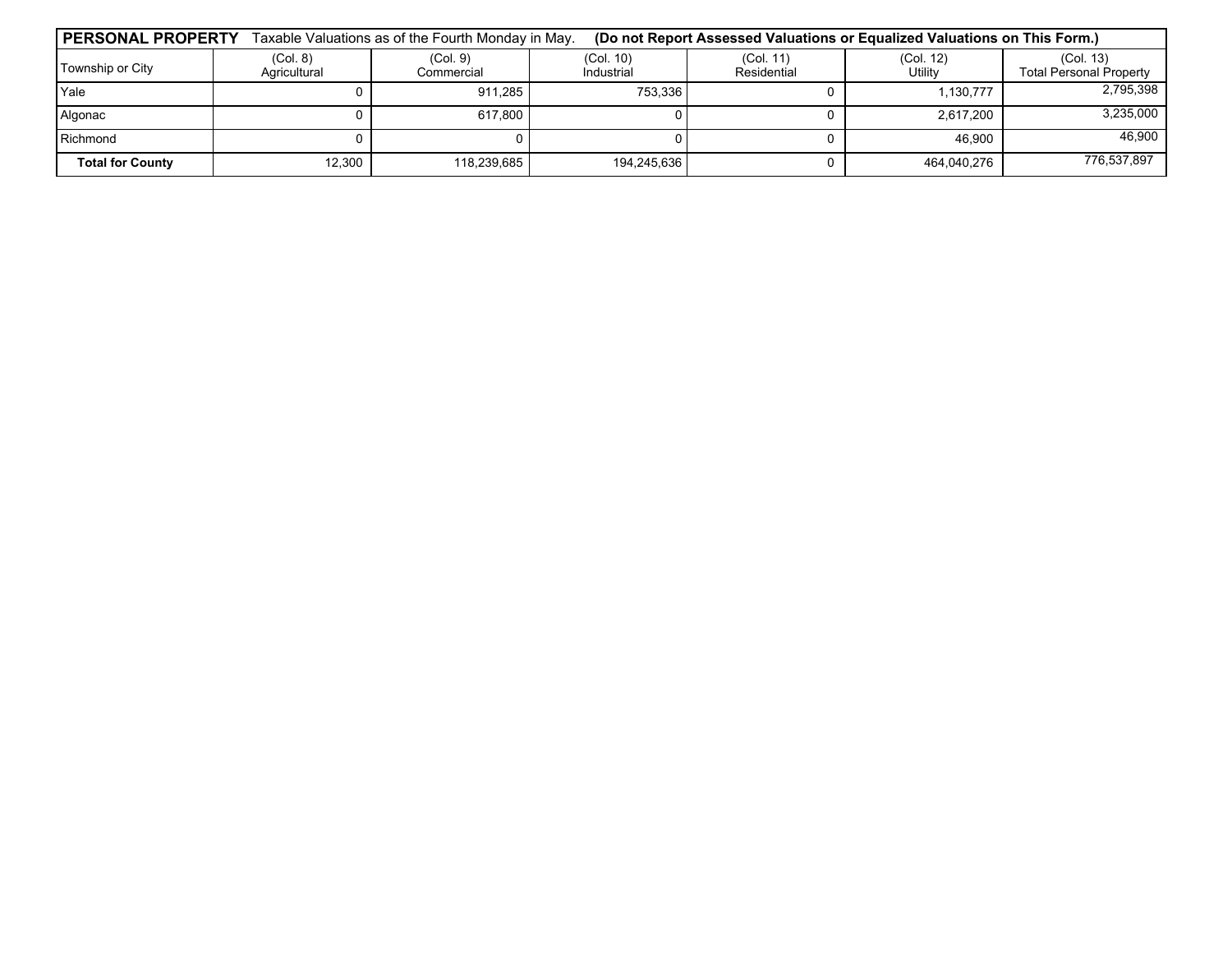# **Taxable Valuations, Saint Clair County Page 3 of 3 L-4046**

| (Do not Report Assessed Valuations or Equalized Valuations on This Form.) |                                                                                  |                                                                                                                                                |                                                                              |                                                                              |                                                                                                                                                                           |  |  |
|---------------------------------------------------------------------------|----------------------------------------------------------------------------------|------------------------------------------------------------------------------------------------------------------------------------------------|------------------------------------------------------------------------------|------------------------------------------------------------------------------|---------------------------------------------------------------------------------------------------------------------------------------------------------------------------|--|--|
| Township or City                                                          | (Col. 14)<br><b>Total Real and</b><br>Personal Property<br>Taxable<br>Valuations | (Col. 15)<br>Homeowner's Principal<br>Residence & Qualified<br>Agricultural & Qualified<br><b>Forest Property</b><br><b>Taxable Valuations</b> | (Col. 16)<br><b>Commercial Personal</b><br>Property<br>Taxable<br>Valuations | (Col. 17)<br><b>Industrial Personal</b><br>Property<br>Taxable<br>Valuations | (Col. 18)<br>Non-Homestead and<br>Non-Qualified Agricultural<br>and Non-Qualified Forest<br>Personal Property Tax-<br>able Valuations except<br>Commercial and Industrial |  |  |
| Berlin                                                                    | 117,307,449                                                                      | 102,982,568                                                                                                                                    | 452,700                                                                      | $\mathbf 0$                                                                  | 13,872,181                                                                                                                                                                |  |  |
| Brockway                                                                  | 62,127,052                                                                       | 51,955,455                                                                                                                                     | 201,100                                                                      | $\Omega$                                                                     | 9,970,497                                                                                                                                                                 |  |  |
| <b>Burtchville</b>                                                        | 136, 155, 506                                                                    | 98,487,975                                                                                                                                     | 504,700                                                                      | $\Omega$                                                                     | 37, 162, 831                                                                                                                                                              |  |  |
| Casco                                                                     | 159,188,663                                                                      | 120, 167, 652                                                                                                                                  | 1,885,000                                                                    | 21,000                                                                       | 37,115,011                                                                                                                                                                |  |  |
| China                                                                     | 505,295,841                                                                      | 131,418,833                                                                                                                                    | 2,278,200                                                                    | 45,267,500                                                                   | 326,331,308                                                                                                                                                               |  |  |
| Clay                                                                      | 476,619,058                                                                      | 303,083,592                                                                                                                                    | 3,180,800                                                                    | 116.100                                                                      | 170,238,566                                                                                                                                                               |  |  |
| Clyde                                                                     | 167,272,641                                                                      | 142,435,528                                                                                                                                    | 1,093,600                                                                    | 131,100                                                                      | 23,612,413                                                                                                                                                                |  |  |
| Columbus                                                                  | 205,899,109                                                                      | 118,107,265                                                                                                                                    | 828,300                                                                      | 8,330,500                                                                    | 78,633,044                                                                                                                                                                |  |  |
| Cottrellville                                                             | 133,643,325                                                                      | 107,651,426                                                                                                                                    | 858,500                                                                      | 32,100                                                                       | 25,101,299                                                                                                                                                                |  |  |
| East China                                                                | 454,341,601                                                                      | 153,112,260                                                                                                                                    | 1,573,700                                                                    | 9,742,700                                                                    | 289,912,941                                                                                                                                                               |  |  |
| Emmett                                                                    | 79,631,988                                                                       | 69,729,468                                                                                                                                     | 56,500                                                                       | 46,700                                                                       | 9,799,320                                                                                                                                                                 |  |  |
| Fort Gratiot                                                              | 435,469,409                                                                      | 264,179,567                                                                                                                                    | 17,515,600                                                                   | $\mathbf 0$                                                                  | 153,774,242                                                                                                                                                               |  |  |
| Grant                                                                     | 64,534,501                                                                       | 52,723,728                                                                                                                                     | 140,400                                                                      | 733,600                                                                      | 10,936,773                                                                                                                                                                |  |  |
| Greenwood                                                                 | 149,554,392                                                                      | 39,735,821                                                                                                                                     | 175,900                                                                      | 11,085,600                                                                   | 98,557,071                                                                                                                                                                |  |  |
| Ira                                                                       | 272,917,150                                                                      | 119,861,834                                                                                                                                    | 1,144,300                                                                    | 89,634,100                                                                   | 62,276,916                                                                                                                                                                |  |  |
| Kenockee                                                                  | 85,735,478                                                                       | 69,379,870                                                                                                                                     | 197,700                                                                      | 20,000                                                                       | 16,137,908                                                                                                                                                                |  |  |
| Kimball                                                                   | 262,723,470                                                                      | 185,354,254                                                                                                                                    | 6,100,800                                                                    | 1,625,300                                                                    | 69,643,116                                                                                                                                                                |  |  |
| Lynn                                                                      | 49,274,308                                                                       | 39,637,503                                                                                                                                     | 1,200                                                                        | $\mathbf 0$                                                                  | 9,635,605                                                                                                                                                                 |  |  |
| Mussey                                                                    | 117,328,323                                                                      | 82,463,668                                                                                                                                     | 3,569,200                                                                    | 1,896,700                                                                    | 29,398,755                                                                                                                                                                |  |  |
| Port Huron                                                                | 251,778,465                                                                      | 152,580,032                                                                                                                                    | 11,266,400                                                                   | 1,365,500                                                                    | 86,566,533                                                                                                                                                                |  |  |
| Riley                                                                     | 121,421,554                                                                      | 106,055,636                                                                                                                                    | 773,700                                                                      | 78,600                                                                       | 14,513,618                                                                                                                                                                |  |  |
| Saint Clair                                                               | 338,782,726                                                                      | 245,377,956                                                                                                                                    | 3,547,300                                                                    | 15,500                                                                       | 89,841,970                                                                                                                                                                |  |  |
| Wales                                                                     | 157,580,349                                                                      | 90,654,044                                                                                                                                     | 563,100                                                                      | $\mathbf 0$                                                                  | 66,363,205                                                                                                                                                                |  |  |
| Marine City                                                               | 98,716,596                                                                       | 54,118,805                                                                                                                                     | 1,921,000                                                                    | 852,500                                                                      | 41,824,291                                                                                                                                                                |  |  |
| Marysville                                                                | 379,128,934                                                                      | 199,928,281                                                                                                                                    | 28,478,200                                                                   | 7,333,500                                                                    | 143,388,953                                                                                                                                                               |  |  |
| Memphis                                                                   | 7,144,406                                                                        | 4,647,971                                                                                                                                      | 26,000                                                                       | $\mathbf 0$                                                                  | 2,470,435                                                                                                                                                                 |  |  |
| Port Huron                                                                | 611,468,128                                                                      | 277,067,072                                                                                                                                    | 25,085,400                                                                   | 8,266,300                                                                    | 301,049,356                                                                                                                                                               |  |  |